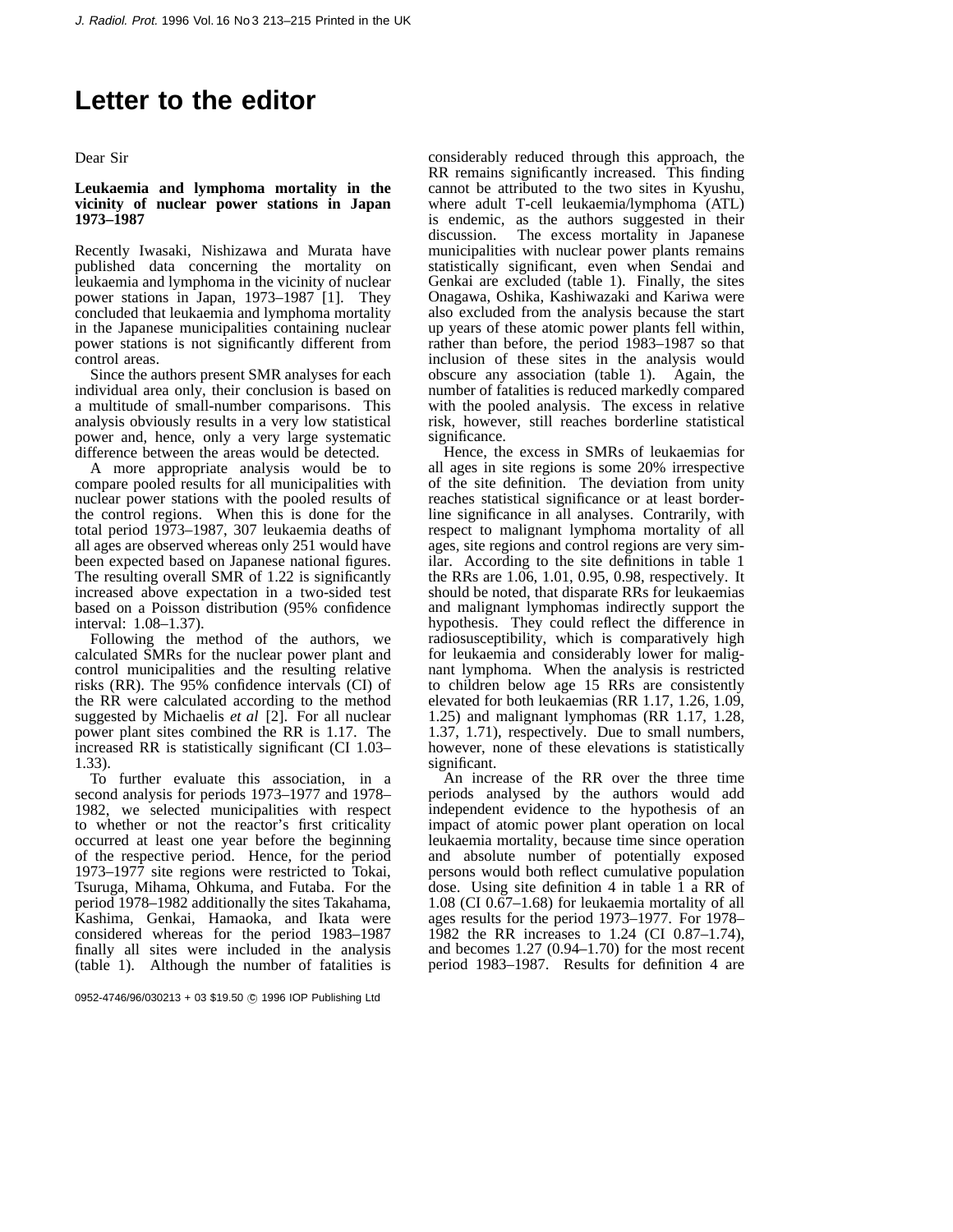### 214 Letter to the Editor

**Table 1.** Leukaemia, all ages.

|                                                                                                         | Site municipalities |       |            | Control municipalities |        |            |           |               |
|---------------------------------------------------------------------------------------------------------|---------------------|-------|------------|------------------------|--------|------------|-----------|---------------|
| Definition of site municipalities                                                                       | Obs.                | Exp.  | <b>SMR</b> | Obs.                   | Exp.   | <b>SMR</b> | <b>RR</b> | 95%           |
| (1) All municipalities with nuclear power plants<br>commissioned before 1987                            | 307                 | 251.0 | 1.22       | 1215                   | 1165.2 | 1.04       | 1.17      | $1.03 - 1.33$ |
| $(2)$ 1973–1982: Municipalities with commissioning                                                      |                     |       |            |                        |        |            |           |               |
| of reactor 1 year period to respective period,<br>$1983 - 1987$ all sites <sup>1</sup>                  | 196                 | 153.6 | 1.28       | 774                    | 756.3  | 1.02       | 1.25      | $1.06 - 1.46$ |
| (3) 1973–1982: Municipalities with commissioning<br>of reactor 1 year period to respective period,      |                     |       |            |                        |        |            |           |               |
| 1983–1987: all sites; Sendai and Genkai excluded.<br>$(4)$ 1973–1982: Municipalities with commissioning | 161                 | 133.0 | 1.21       | 689                    | 697.2  | 0.99       | 1.22      | $1.03 - 1.46$ |
| of reactor 1 year period to respective period,<br>Sendai and Genkai excluded <sup>2</sup>               | 126                 | 104.7 | 1.20       | 570                    | 577.8  | 0.99       | 1.22      | $1.00 - 1.48$ |

11973–1977: Tokai, Tsuruga, Mihama, Ohkuma, Futaba

1978–1982: Sites of 1973–1977 plus Takahama, Kashima, Genkai, Hamaoka, Ikata

1983–1987: Sites of 1978–1982 plus Ohi, Tomioka, Naraha, Onagawa, Oshika, Sendai, Kashiwazaki, Kariwa

21973–1977: Tokai, Tsuruga, Mihama, Ohkuma, Futaba

1978–1982: Sites of 1973–1977 plus Takahama, Kashima, Hamaoka, Ikata

1983–1987: Sites of 1978–1982 plus Ohi, Tomioka, Naraha

presented here, because we consider definition 4 the most biologically plausible to study time trends. However, the other scenarios yield similar results (not shown).

For children, no trend over time was evident. However, not only are the results for children below 15 based on small numbers, but moreover we would caution against the study of mortality among children in principle. In the time period 1973–1987 leukaemia mortality in children decreased remarkably. Expected cases dropped by 40% from the first to the third period. It is safe to assume that this favourable trend is predominantly due to the significant improvements in leukaemia therapy. In the same time period the expected cases for age 15 and above increased to 1.44 times the initial value. The corresponding figures for non-Hodgkin's lymphoma are basically constant for age 0–14 and 16 for age 15+. We conclude that, at least for leukaemia in children, analyses based on leukaemia mortality are inappropriate in the first place. Incidence rather than mortality needs to be studied to evaluate the potential impact of atomic power stations. Michaelis *et al* found a significant increase in leukaemia incidence among children 0–4 years in the immediate proximity (0–5 km) of 22 West German atomic power stations [2]. Viel *et al* have recently reported an increased incidence of leukaemia among children and young adults in the vicinity of the nuclear waste reprocessing plant La Hague, France [3] which had previously been missed in a mortality study [4].

In conclusion, in an ecological analysis of Japanese municipalities with nuclear power plants compared with matched control regions without such sites, a consistent increase of leukaemia mortality of all ages was observed with various site definitions. Relative risks for children under age 15 were also elevated, but due to small numbers not significantly so. Malignant lymphoma mortality of all ages, on the other hand, was similar in site and control regions. For children, a slightly increased RR is possible, but far from statistical significance. Moreover, over three consecutive 5-year time periods, the RR in site municipalities increased steadily. These findings are compatible with the hypothesis of a leukemogenic impact of nuclear power plants in Japan.

Yours faithfully,

#### **Wolfgang Hoffmann**

Bremen Institute for Prevention Research and<br>Social Medicine, Guenenstr. 120, D-28199 Guenenstr. 120, D-28199 Bremen, Germany

## **Horst Kuni**

University Professor of Nuclear Medicine, University of Marburg, Germany

# **Heiko Ziggel**

Department of Physics, University of Bremen, Germany